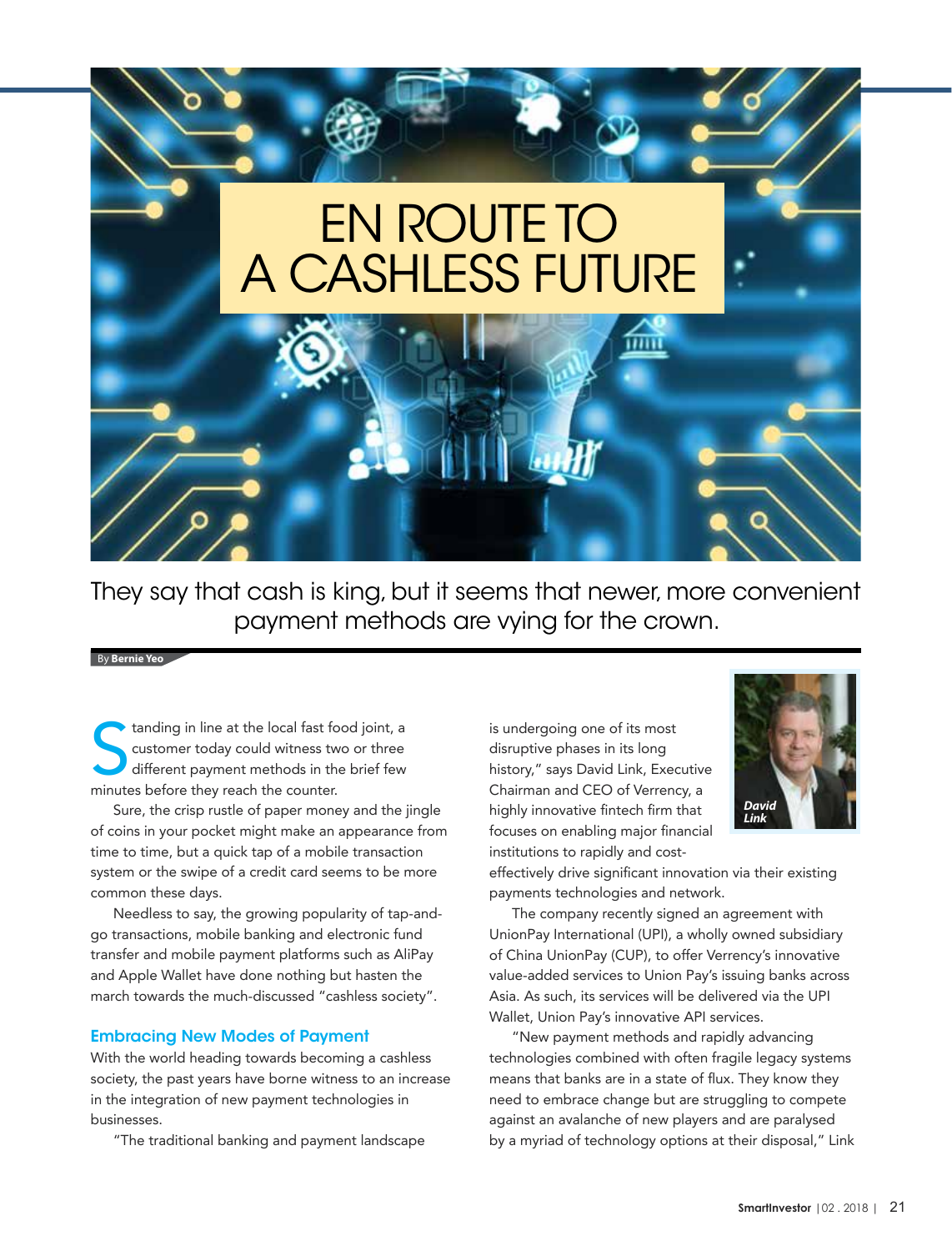## *SPECIAL FOCUS*

#### vcash



#### What is It?

A fintech solution offered by Digi in partnership with Valyou Sdn Bhd, an e-money issuer authorised by Bank Negara Malaysia (BNM), and is now available on the Google Play Store or Apple App Store for free.

#### How It Works

To use vcash, simply download the app, set up and deposit money into their account, scan the merchant's QR code and input the payable amount to make payment. All transactions are completed with a six-digit PIN or fingerprint authorisation. To deposit money into the vcash app, consumers can either walk into a Digi store to deposit cash over the counter, or through online banking via FPX or JomPAY.

A definite advantage of vcash is the fact that consumers do not have to be a Digi subscriber to enjoy the conveniences. It is open to everyone who owns a smartphone, and it works with any bank, any telco and any smartphone. The beauty of the e-Wallet is that it is a payment option even for Malaysians who do not have a bank account. This is important as it means providing accessibility to youths and the unbanked who deal commonly with cash.

#### Key Benefits for Businesses

• With vcash, businesses reap the immediate benefit of knowing their customers better. With access to analytics, they have a helicopter view of their business, enabling them to leverage customers' spending behaviour and track returning customers. • vcash is a customisable solution that suits all business types and sizes. It can work with zero integration, in which vcash is treated as a cash transaction and a replacement of physical cash. It can also be integrated into a merchant's POS system, which allows for vcash transactions to be customised according to the merchant's needs. • vcash is the easiest e-Wallet that enables mobile payments with 500 touchpoints available for vcash payments, and a possible 20,000 online merchants from their MOLPay and iPay88 partnerships.

continues.

Furthermore, the competition is now more intense than ever with a growing number of fintechs and established tech platers circling to pick up the most profitable financial products and services, leaving traditional banks to fight over those that are less profitable. Their margins are shrinking and transparency is increasing, and their ability to cross-subsidise products and services is diminishing – all of which is putting strain on longstanding operating models.

"This is where Verrency comes in with our services to remove the challenges of payment innovation for banks. Verrency's robust infrastructure and ground-breaking automation demonstrably reduces deployment time, deployment risks, and operational risks – critical when dealing with payments on the issuing side," says Link.

#### The Road Ahead

To embrace the digital economy, Bank Negara Malaysia (BNM) has taken various steps to enhance the e-payment platform, thereby pushing the country one step closer towards becoming a cashless society.



*(Source: Malay Mail Online)*

Among them is the waiver of the instant waiver fee of 50 sen for up to RM5,000 per transaction by individuals and small medium enterprises (SMEs), as announced by BNM Governor Tan Sri Muhammad Ibrahim recently. The cheque fee, however, have been increased from 50 sen to RM1, starting from the beginning of the year, to reflect the higher processing cost.

"The soaring digital economy will need an e-payment method which is a critical component that could increase productivity and be more cost-efficient," he said during the Payment System Forum and Exhibition